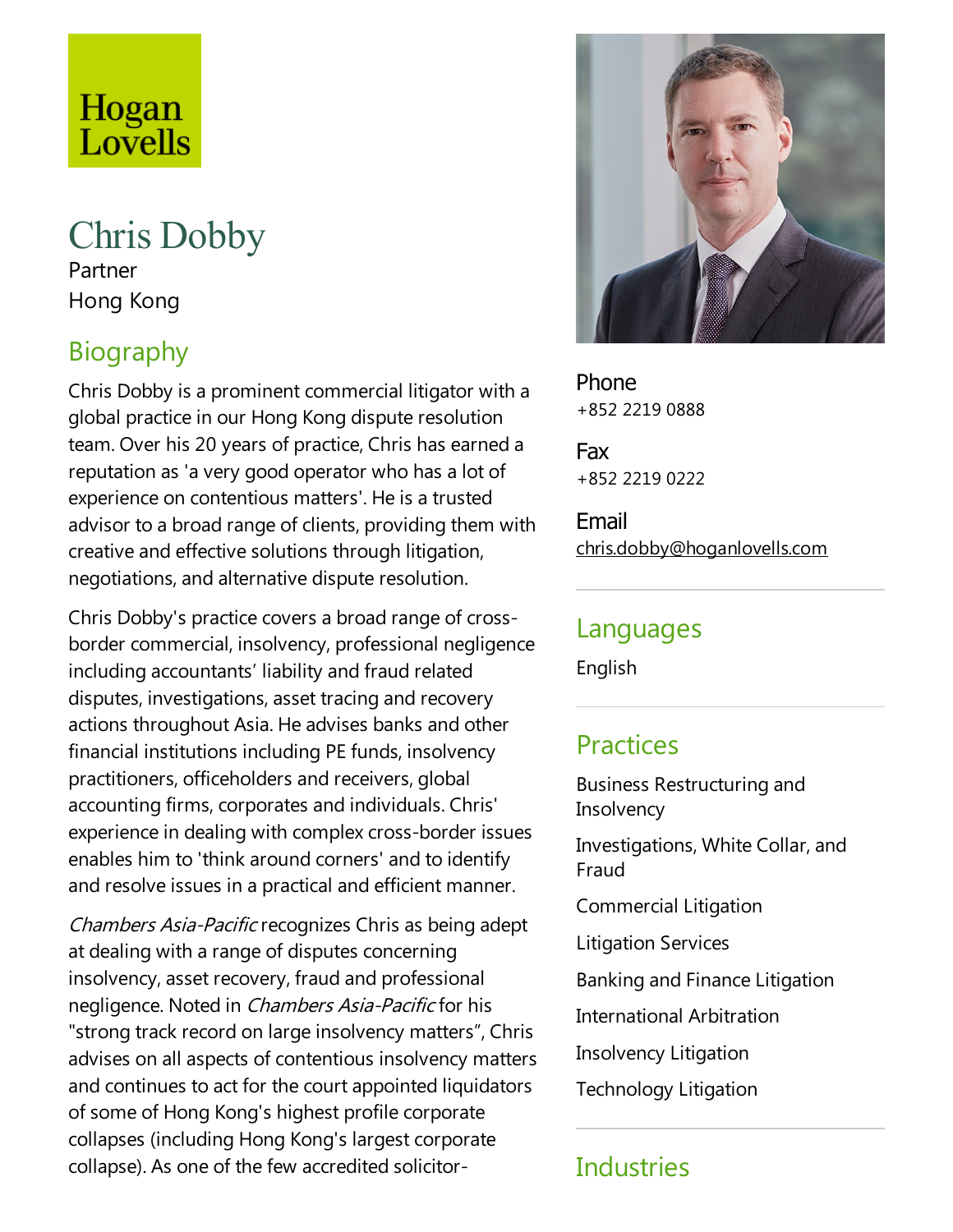advocates with higher rights of audience before the Hong Kong Courts for civil proceedings, Chris frequently represents clients in the superior courts in Hong Kong. Chris is recognized as aleading lawyer by various independent publications including Chambers (Asia-Pacific, Greater China and Global Guides), Legal 500 Asia Pacific (where he is recognised for Dispute Resolution and Restructuring and Insolvency), and Who's Who Legal.

#### Representative experience

Representing a U.S. financial institution and subsidiary of a major U.S. bank in its capacity as Trustee in relation to multiple bonds issued by a PRC group of companies in default.

Acting for liquidators of Akai Holdings Limited – the largest corporate collapse in Hong Kong – assisting with multijurisdictional investigations, recovery actions and creditor claims.

Acting for the Joint & Several Liquidators of China Metal Recycling (Holdings) Limited (In Compulsory Liquidation) in respect of multijurisdictional investigations and substantial recovery actions.

Advising court appointed administrators and liquidators of a collapsed securities broker and investment fund regarding the administration of estates and multi-jurisdiction asset recovery actions.

Acting for the Joint & Several Liquidators of PeaceMark Holdings Limited (In Compulsory Liquidation).

Acting for the Joint and Several Liquidators of a collapsed motor insurer.

Acting for a French listed entity in respect of a substantial cross border shareholders dispute involving joint ventures in the PRC.

Acting for certified public accountants defending claims for audit negligence.

Acting for victims of cyber fraud, malware attacks and data breachers, in investigations, and pursuing global recovery actions.

Financial Institutions Consumer

#### Areas of focus

Accountants' Liability

Alternative Dispute Resolution

Bribery and Corruption

Cross-border Restructuring and **Insolvency** 

Data Privacy and Cybersecurity Litigation

Debtor Representation in Restructurings and Insolvencies

### Education and admissions

#### Education

B.Sc., University of London, 1994

#### **Memberships**

INSOL

Law Society of Hong Kong

Law Society of England and Wales

Restructuring and Insolvency Faculty of the Hong Kong Society of **Accountants** 

#### Bar admissions and qualifications

Hong Kong

Solicitor, England and Wales